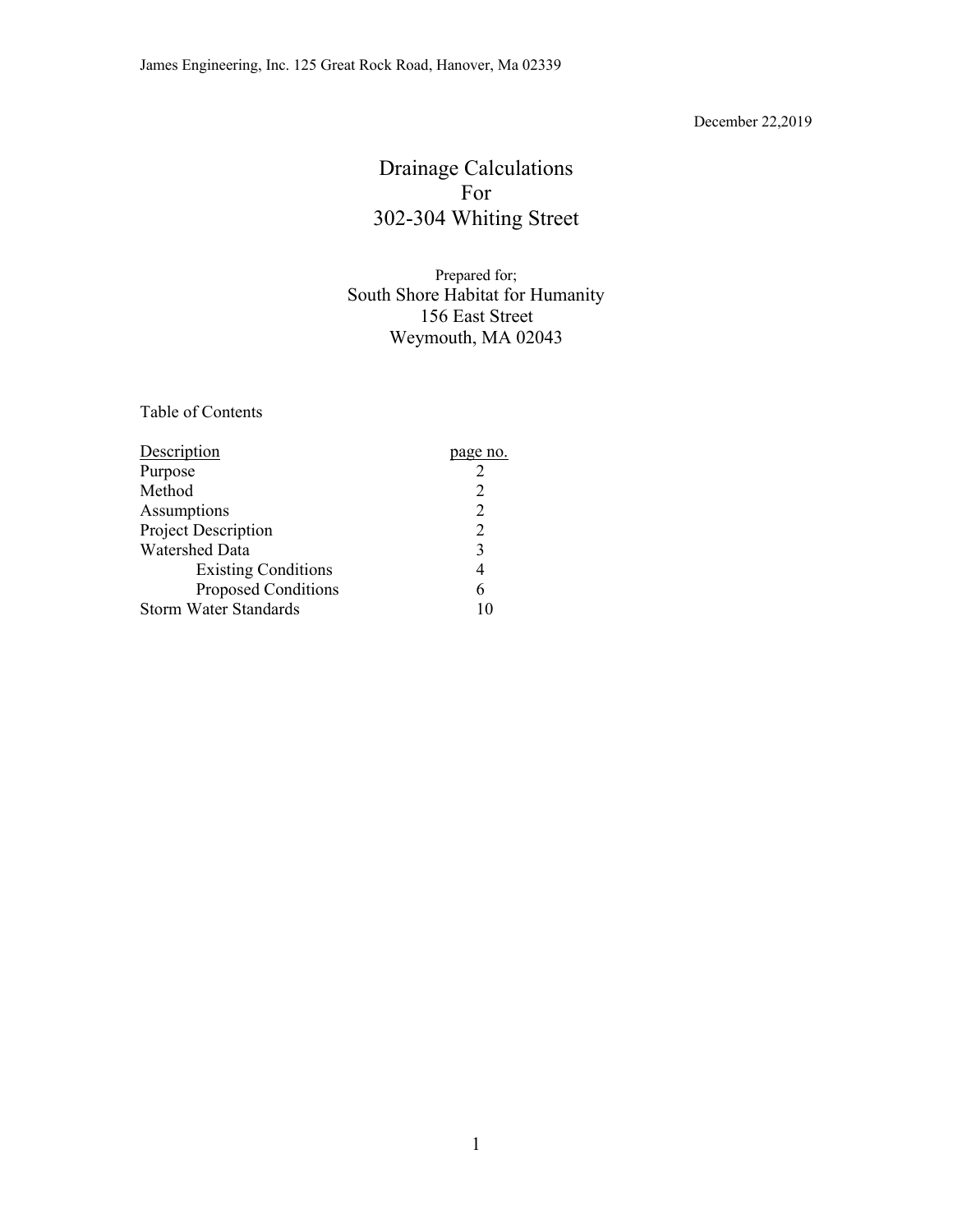## **Purpose**

The purpose of this report is to review the proposed development at 302-304 Whiting Street and determine the impact of the proposed development on the abutting lot and treat the runoff from the proposed impervious surfaces on the lot in accordance with the stormwater standards.

## **Method**

 The calculation will be based upon the SCS TR-20 Model using HYDRO-CAD 10.0 software to conduct the calculations.

# **Assumptions**

| 98 |
|----|
| 96 |
| 42 |
| 30 |
| 39 |
|    |

# **Project Description**

The proposed development of the lot at 302-304 Whiting Street will be 2 single-family dwellings. The existing dwelling at 302 Whiting will be removed in conjunction with this development and replaced further back from the wetlands at the rear of the parcel. The 2 dwellings will share a common driveway that will follow the existing gravel driveway. Overall, the proposed development will be:

- $\bullet$  1,344 sq. ft. dwelling
- $\bullet$  160 sq. ft. sheds
- 3,822 sq. ft. driveway, and
- 80 sq. ft. walkways

The primary goal of the design will be to reduce the peak rates and volume of runoff from the site in all directions.

The lot is  $41,287\pm$  square feet in size and will be subdivided into 2 separate parcels with each individual dwelling being located on its own lot. Overall, the parcel has 152.0' of frontage along Whiting Street. The site currently is a single family 2-bedroom dwelling that is located at the rear of the parcel. The wetlands and a perennial stream are located at the rear of the parcel. Approximately 153 square feet of the parcel is located within the limits of the flagged wetlands. The 200' riverfront area extends up to within  $80'$  + of the front property line. The existing dwelling is currently only 59' from the wetlands and 84' from the top of bank for the stream. The land slopes dramatically from the existing house down to the wetlands and there is a series of stepped masonry walls along back northwest corner of the lot. The abutter to the north and west is the Derby Brook Condominiums. The entrance driveway into this complex is parallel with the northerly property line. There are 2 stormwater features between the entrance roadway into the condominiums and the northerly property line. From Whiting Street west there is a rain garden approximately 120' long along the southerly edge of the driveway. The parcel currently slopes at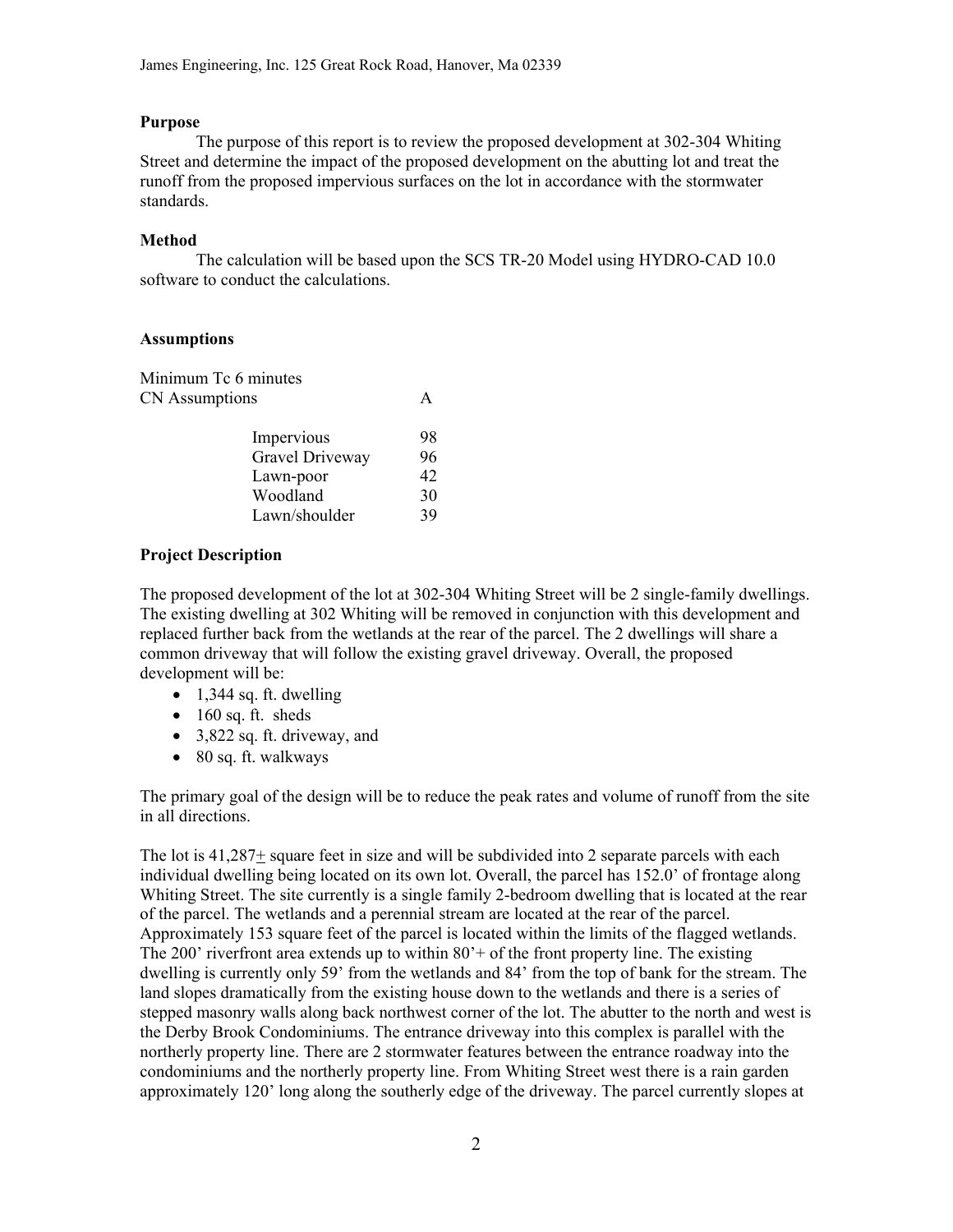a 5+hor:1vert slope down from elevation 52.0 at the top of the lot to elevation 135.0 at the edge of the rain garden. This slope is currently lightly grass covered. The flow from the rain garden is split and flows either directly across the driveway towards the stream with extremely larger flows being directed into a detention basin located just west of the northwest corner of our lot. At the top of the lot in front of the existing dwelling, the lot is primarily a bare gravel surface that allows vehicular access to the dwelling.

The proposed development will be 2 3-bedroom single-family dwellings which will be accessed from whiting street by a common drive that will come into the site at the southerly edge of the parcel where the existing gravel driveway is located. The common driveway will be paved and will be sloped back towards Whiting Street. The driveway will be  $110<sup>+</sup>$  long, with a 20' wide travel lane and a 12" cape cod berm along the northerly edge. A catch basin will be located at station 0+21 which will collect the runoff from most of the common driveway and the individual parking areas for each lot and direct it into an infiltration trench. The catch basin will be equipped with an insert that will treat the runoff prior to discharge into the infiltration chambers.

The first dwelling will be located 29.7' off of the whiting street right of way and completely out of the riverfront area. The  $2<sup>nd</sup>$  house will be located 140.3' off of the whiting street layout and will be 133' from the top of bank outside of the inner riparian zone and outside of the 100' buffer to the vegetated wetlands. A drywell will be provided for the roof runoff.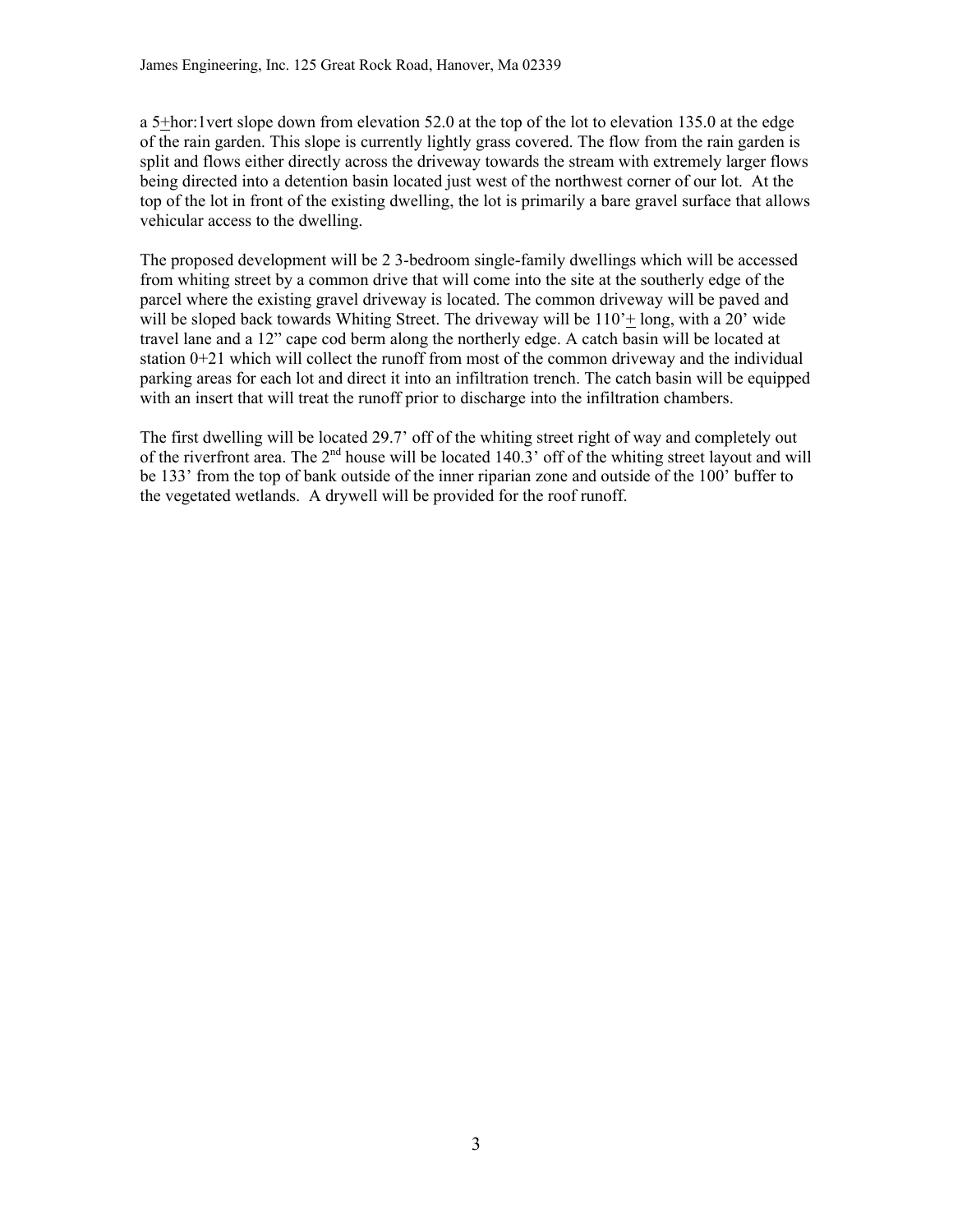# **Existing Conditions**

The limits of the watershed analysis will extend to the property line for both existing and proposed conditions. Runoff from the site will flow in 4 directions.

- Towards Route 53
- Towards the derby brook upper rain garden
- Towards the derby brook lower rain garden
- Towards the stream away from the derby brook improvements.

Ultimately, all of the runoff from the site will flow into the stream behind the site. We will look at the total runoff from the site to ensure that peak flow rates are not increased off site and we will also look at the flows directed into the derby brook stormwater improvements to ensure that they are not impacted by the development.

#### **1S To Whiting Street**

| Drainage Area- 10,790.0 sq. ft. |              |
|---------------------------------|--------------|
|                                 | $0.25$ acres |

| Land Use   |               |                        |
|------------|---------------|------------------------|
| Use        | Area $(s.f.)$ | $\overline{\text{CN}}$ |
| Grass-fair | 4.890         | 49                     |
| Driveway   | 5,900         | 96                     |

Tc

Use 6 minutes as a minimum

# **2S To Derby Brook Rain Garden**

| Drainage Area- 14,854.3 sq. ft. |              |
|---------------------------------|--------------|
|                                 | $0.34$ acres |

| Land Use     |               |                        |
|--------------|---------------|------------------------|
| Use          | Area $(s.f.)$ | $\overline{\text{CN}}$ |
| Gravel drive | 1.754         | 96                     |
| Meadow       | 13,100        | 49                     |

Tc

| Sheet flow                | $48'$ s=0.01 grass, short |
|---------------------------|---------------------------|
| Shallow concentrated flow | $70'$ s=0.25 short grass  |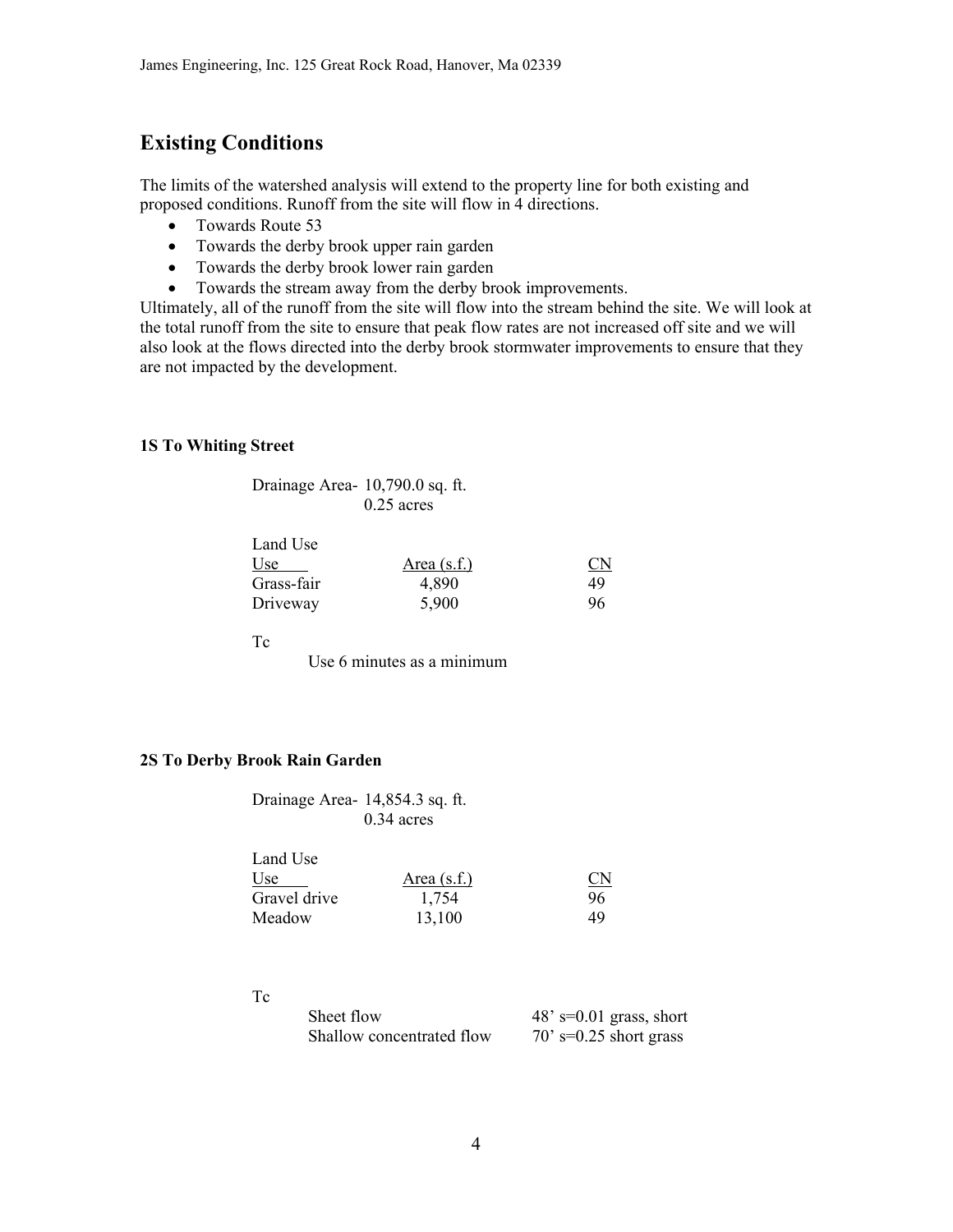# **3S To Derby Brook Rain Garden 2**

| Drainage Area- 7,006.6 sq. ft. |           |
|--------------------------------|-----------|
|                                | 034 acres |

| Land Use   |               |                        |
|------------|---------------|------------------------|
| Use        | Area $(s.f.)$ | $\mathbb{C}\mathbb{N}$ |
| Wooded     | 1.457         | 30                     |
| Grass-fair | 5,550         | 49                     |

Tc

| Sheet flow                | $35'$ s=0.01 grass, short  |
|---------------------------|----------------------------|
| Sheet flow                | $15'$ s=0.066 grass, short |
| Shallow concentrated flow | $39' s = 0.3$ grass        |

## **4S To the stream**

# Drainage Area- 8,636.1 sq. ft. 0.20 acres

| Land Use     |               |           |
|--------------|---------------|-----------|
| Use          | Area $(s.f.)$ | <u>CN</u> |
| Roof         | 720           | 98        |
| Gravel drive | 880           | 92        |
| Woods        | 5:185         | 30        |
| Lawn         | 1,851         | 39        |

# Tc

| Sheet flow                | $50'$ s=0.01 grass, short |
|---------------------------|---------------------------|
| Shallow concentrated flow | $100'$ s=0.20 wooded      |

# Total watershed area

| 18    | 10,790.0           |
|-------|--------------------|
| 2S    | 14,854.3           |
| 3S    | 7,006.6            |
| 4S    | 8,636.1            |
| Total | $41,287.0$ sq. ft. |
|       |                    |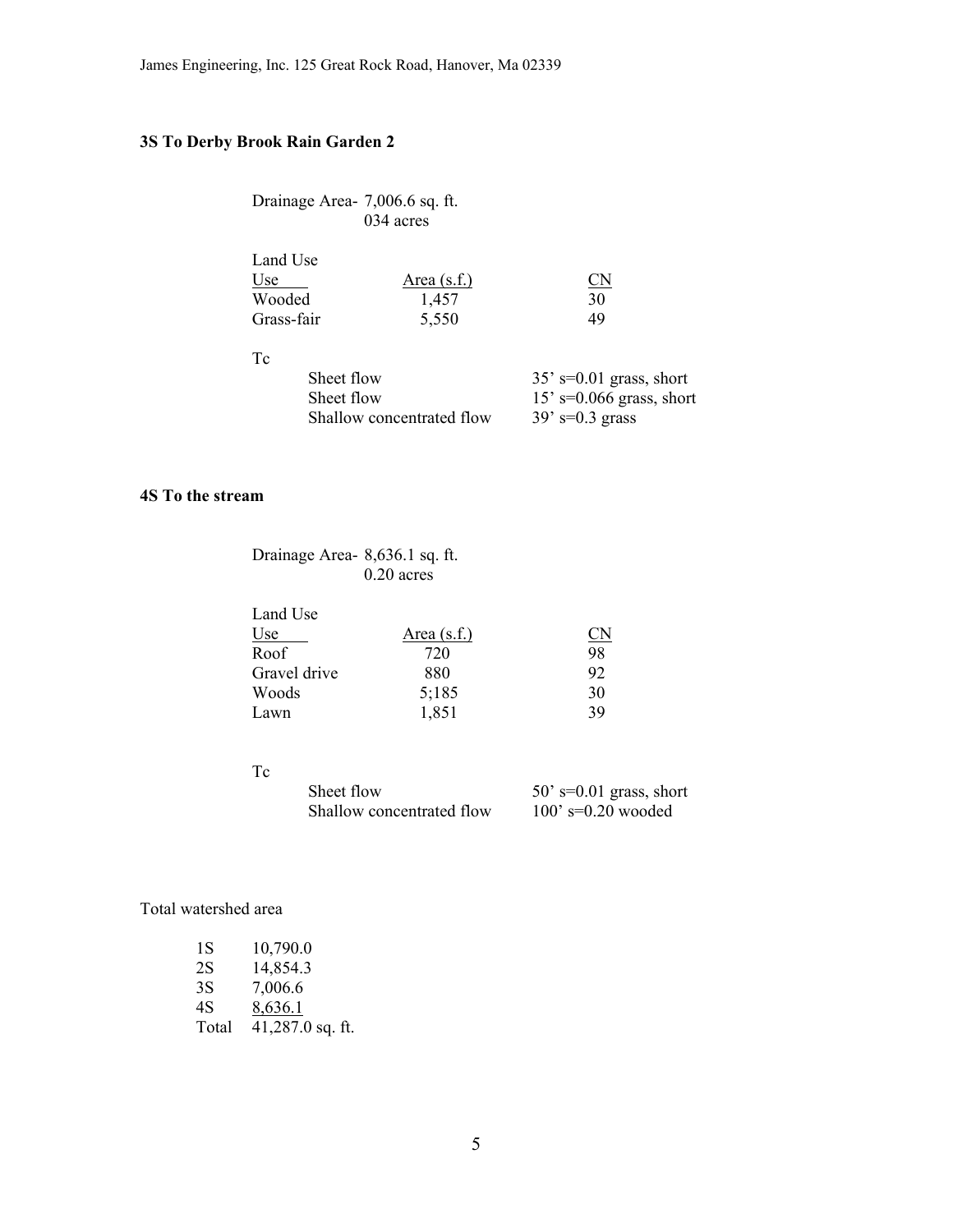# **Proposed Conditions**

### **1S-To the catch basin**

 Drainage Area- 10,106.4 sq. ft. 0.23 acres

| Weighted CN |                    |           |
|-------------|--------------------|-----------|
| Use         | <u>Area (s.f.)</u> | <u>CN</u> |
| Roof        | 672                | 98        |
| shed        | 160                | 98        |
| walkways    | 100                | 98        |
| Pavement    | 3,333              | 98        |
| Lawn        | 5,841              | 39        |

#### Tc

Use 6 minutes as minimum

Water Quality Volume Total Impervious 4,162 sq. ft.  $\frac{1}{2}$ " of runoff = 173.4 cu. ft.

# **1P-Infiltration Chambers**

 System will be one row of 3-precast concrete chambers Size =  $8.0$ 'w x  $4.0$ ' deep x  $33.5$ 'long Bottom elevation = 139.25 Total Volume = Chambers  $-387$  cu. ft. Stone  $-160 \text{ cu. ft.}$  Total 547 cu. ft. Outlet is 6" aADS @ Inv. El. 142.25 Water Quality Volume Total Impervious 4,162 sq. ft.  $\frac{1}{2}$ " of runoff = 173.4 cu. ft.

Static storage provided =  $358$  cu. ft.  $(1.03")$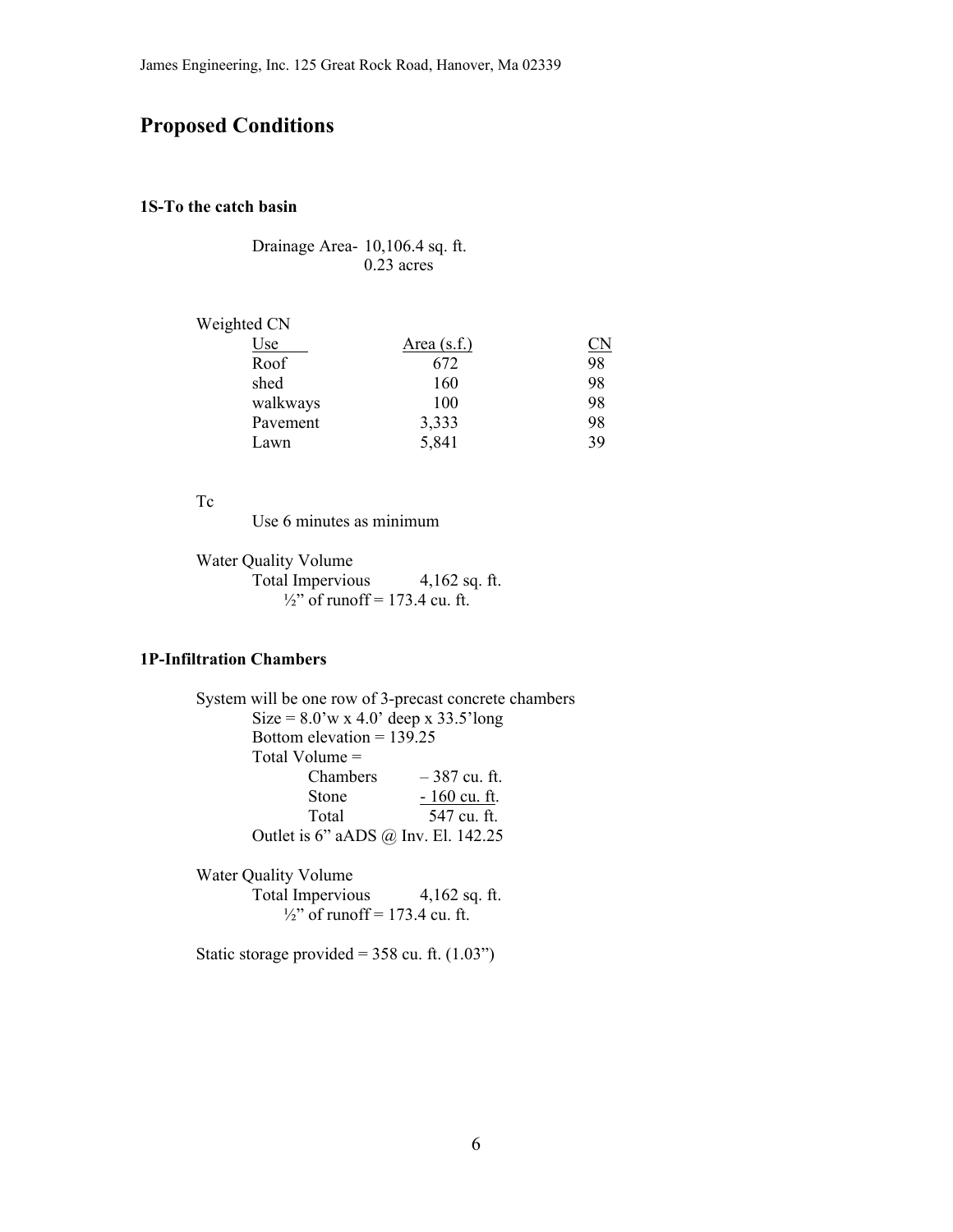## **2S-To Route 53**

| Drainage Area- 3,928.4 sq. ft. |              |
|--------------------------------|--------------|
|                                | $0.09$ acres |

Weighted CN

| Use      | Area $(s.f.)$ | $_{\text{CN}}$ |
|----------|---------------|----------------|
| Pavement | 725           | 98             |
| Lawn     | 3,203         | 39.            |

Tc

Use 6 minutes as a minimum

# **3S-House 2**

 Drainage Area- 672 sq. ft.  $0.015$  acres

Weighted CN 98

Tc

Use 6 minutes as a minimum

## **2P-Roof Infiltration Chamber**

| System will be one precast concrete chambers |                |
|----------------------------------------------|----------------|
| Size = $8.0$ 'w x 4.0' deep x 12.5'long      |                |
| Bottom elevation = $142.0$                   |                |
| Total Volume $=$                             |                |
| Chambers                                     | $-120$ cu. ft. |
| <b>Stone</b>                                 | $-100$ cu. ft. |
| Total                                        | 220 cu. ft.    |

Water Quality Volume Total Impervious 672 sq. ft.  $\frac{1}{2}$ " of runoff = 28 cu. ft.

Static storage provided =  $220$  cu. ft.  $(3.93")$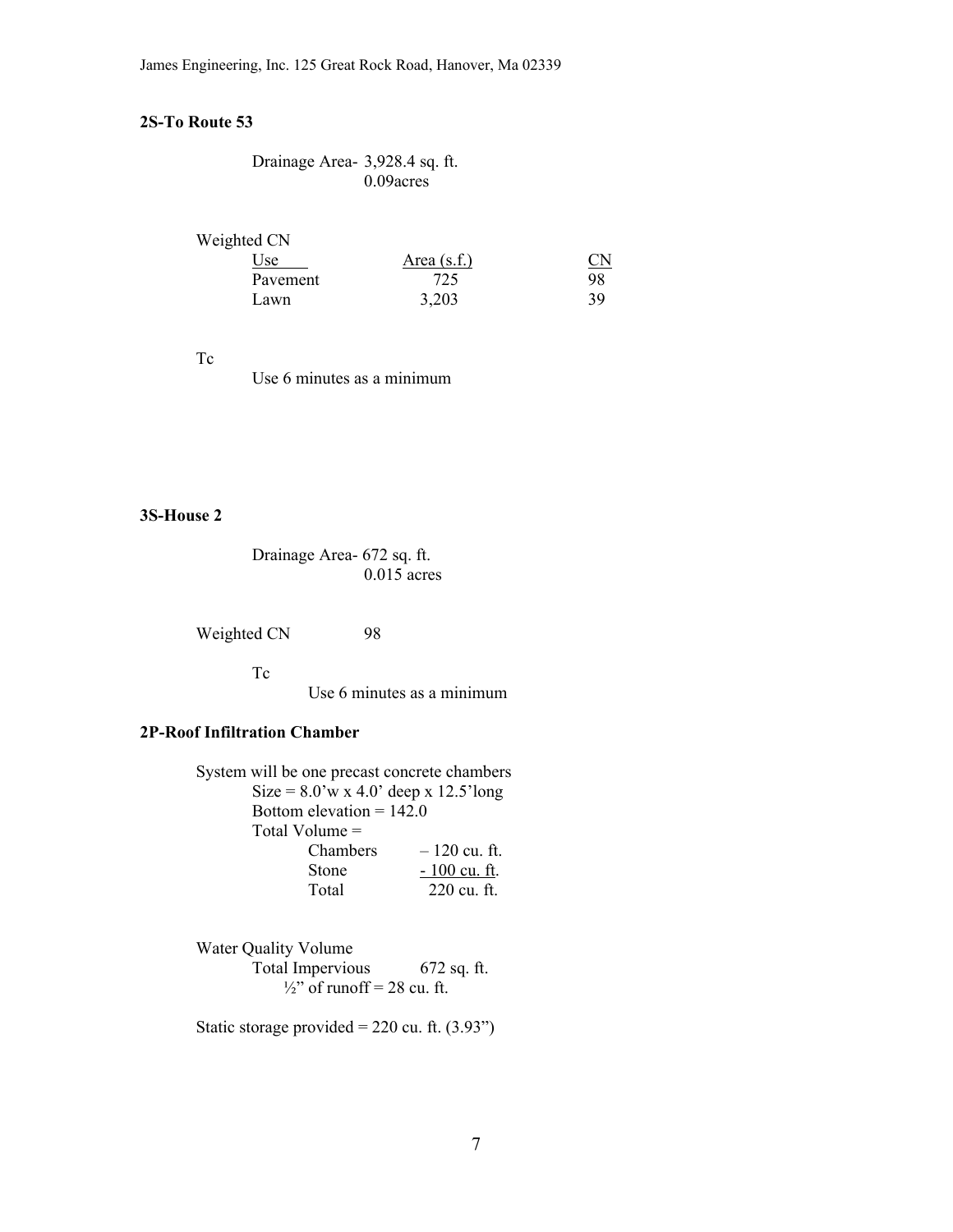# **4S-Derby Brook Rain Garden 2**

# Drainage Area- 9,012.6 sq. ft.  $0.21$  acres

| Weighted CN |            |                        |
|-------------|------------|------------------------|
| Use         | Area(s.f.) | $\overline{\text{CN}}$ |
| Woods       | 1.457      | 30                     |
| Lawn        | 7,556      | 39                     |

Tc

| Sheet flow                | $50'$ s=0.03 grass, dense  |
|---------------------------|----------------------------|
| Shallow concentrated flow | $80$ ', s=0.25 grass short |

# **5S-Derby Brook Rain Garden 1**

| Drainage Area- 9,363.7 sq. ft. |              |
|--------------------------------|--------------|
|                                | $0.21$ acres |

| Weighted CN |               |                        |
|-------------|---------------|------------------------|
| Use.        | Area $(s.f.)$ | $\overline{\text{CN}}$ |
| Lawn        | 9,364         | 39.                    |

Tc

| Sheet flow                | $50'$ s=0.02 grass, dense    |
|---------------------------|------------------------------|
| Shallow concentrated flow | $50$ ', $s=0.20$ grass short |

# **6S To the stream**

| Drainage Area-8,203.8 sq. ft. |              |
|-------------------------------|--------------|
|                               | $0.20$ acres |

| Land Use |               |                        |
|----------|---------------|------------------------|
| Use      | Area $(s.f.)$ | $\overline{\text{CN}}$ |
| Woods    | 5,185         | 30                     |
| Lawn     | 3,019         | 39                     |

## Tc

| Sheet flow                | $50'$ s=0.03 grass, dense    |
|---------------------------|------------------------------|
| Shallow concentrated flow | $24$ ', $s=0.02$ grass short |
| Shallow concentrated flow | $85'$ s=0.25 wooded          |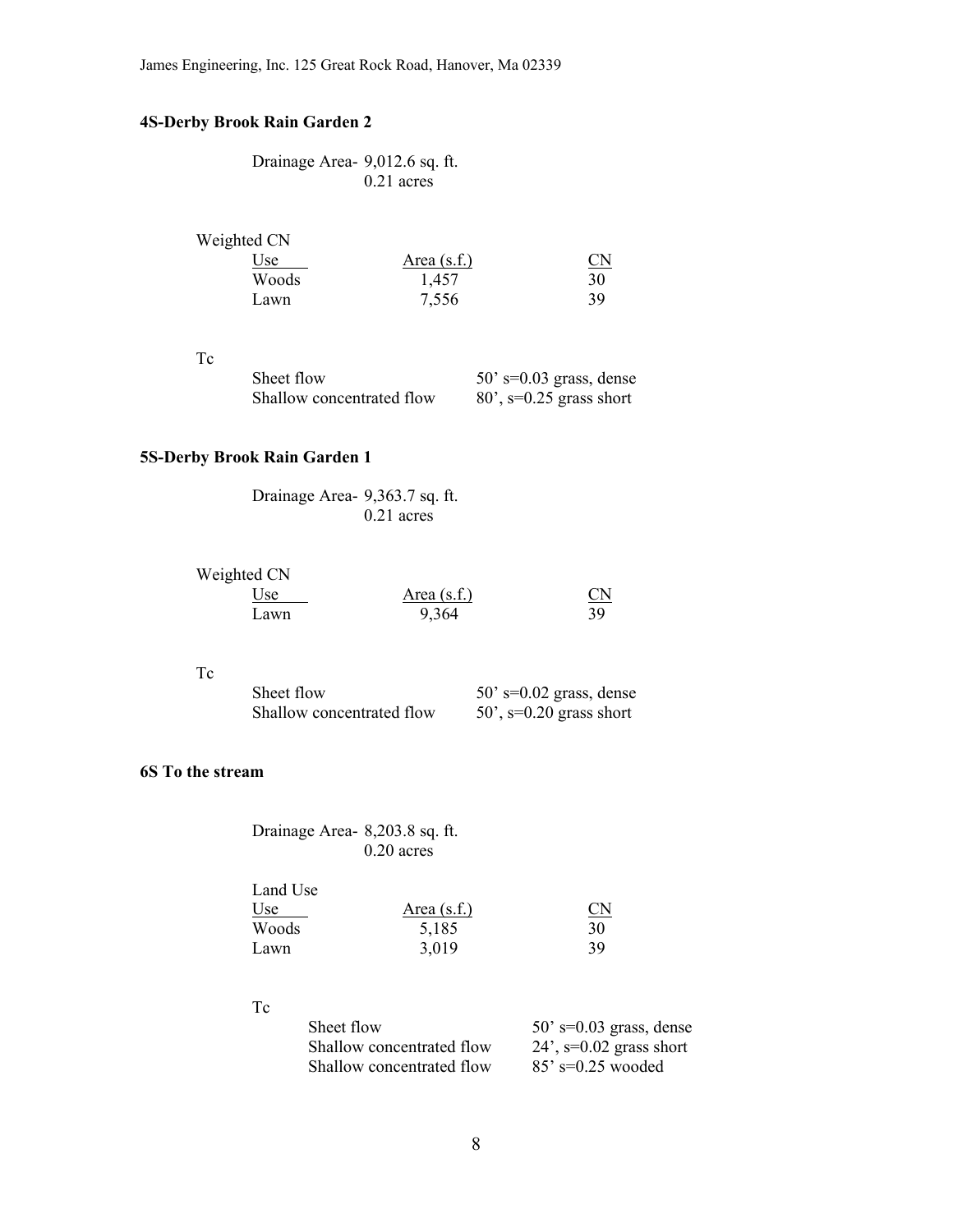# Total watershed area

| 1S    | 10,106.4                                          |
|-------|---------------------------------------------------|
| 2S    | 3,928.4                                           |
| 3S    | 672.0                                             |
| 4S    | 9,012.6                                           |
| 5S    | 9,363.7                                           |
| 6S    | 8,203.8                                           |
| Total | $41,286.9$ sq. ft. ok within $0.01$ ' of existing |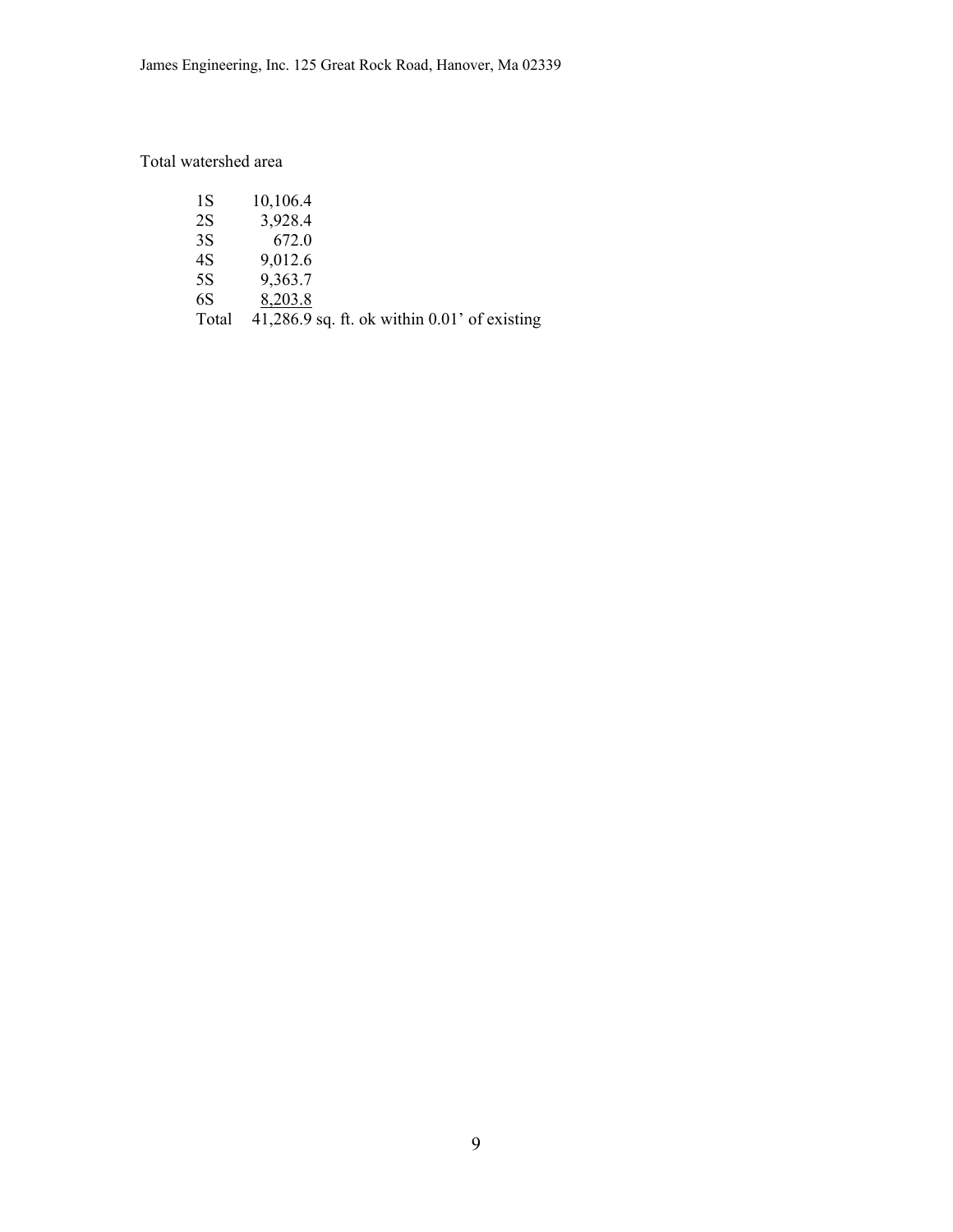# **Storm Water Standards**

### **Standard No. 1, Untreated Discharges**

 The proposed storm water system will collect and treat the runoff from nearly all the proposed impervious surfaces in the development. Approximately 600 square feet of the driveway pavement is too close to the existing pavement in Whiting Street to be collected and routed to the infiltration chamber system. This area will be partially treated by the new catch basin. 150 square feet of the new driveway pavement to this catch basin is in the right of way. I consider the remaining 600 square feet of pavement on the lot not treated to the full extent of the standards deminimus in comparison with the remainder of the impervious surfaces in the watershed.

### **Standard No. 2, Peak Discharge Rates**

 The development of the lot did not modify the land use of the lot significantly. Most of the area used in the development had already been altered by prior development. Final development of the lot will actually heal some of the scars of the prior use and maintenance. Accordingly, all of the flows in each direction have been reduced significantly.

To Derby Brook

| Site Total     | Existing            | Proposed           | Difference |
|----------------|---------------------|--------------------|------------|
| 2 Year Storm   | 0.04cf <sub>s</sub> | $0.0 \text{ cfs}$  | $-99.9\%$  |
| 10 Year Storm  | $0.25$ cfs          | $0.01 \text{ cfs}$ | $-96.0\%$  |
| 25 Year Storm  | $0.41 \text{ cfs}$  | $0.04 \text{ cfs}$ | $-90.0\%$  |
| 100 Year Storm | $0.78 \text{ cfs}$  | $0.15$ cfs         | $-80.7\%$  |

#### To Whiting Street

|                | Existing           | Proposed           | Difference |
|----------------|--------------------|--------------------|------------|
| 2 Year Storm   | $0.32 \text{ cfs}$ | 0.0                | $-99.9\%$  |
| 10 Year Storm  | $0.65$ cfs         | $0.04 \text{ cfs}$ | $-93.8\%$  |
| 25 Year Storm  | $0.84 \text{ cfs}$ | $0.22 \text{ cfs}$ | $-73.8\%$  |
| 100 Year Storm | $1.20 \text{ cfs}$ | $0.73 \text{ cfs}$ | $-39.1\%$  |

#### To Stream

|                | Existing   | Proposed            | Difference |
|----------------|------------|---------------------|------------|
| 2 Year Storm   | $0.0$ cfs  | $0.0 \text{ cfs}$   | $-99.9\%$  |
| 10 Year Storm  | $0.02$ cfs | $0.002 \text{ cfs}$ | $-90.0\%$  |
| 25 Year Storm  | $0.06$ cfs | $0.006 \text{ cfs}$ | $-90.0\%$  |
| 100 Year Storm | $0.18$ cfs | $0.02 \text{ cfs}$  | $-88.9\%$  |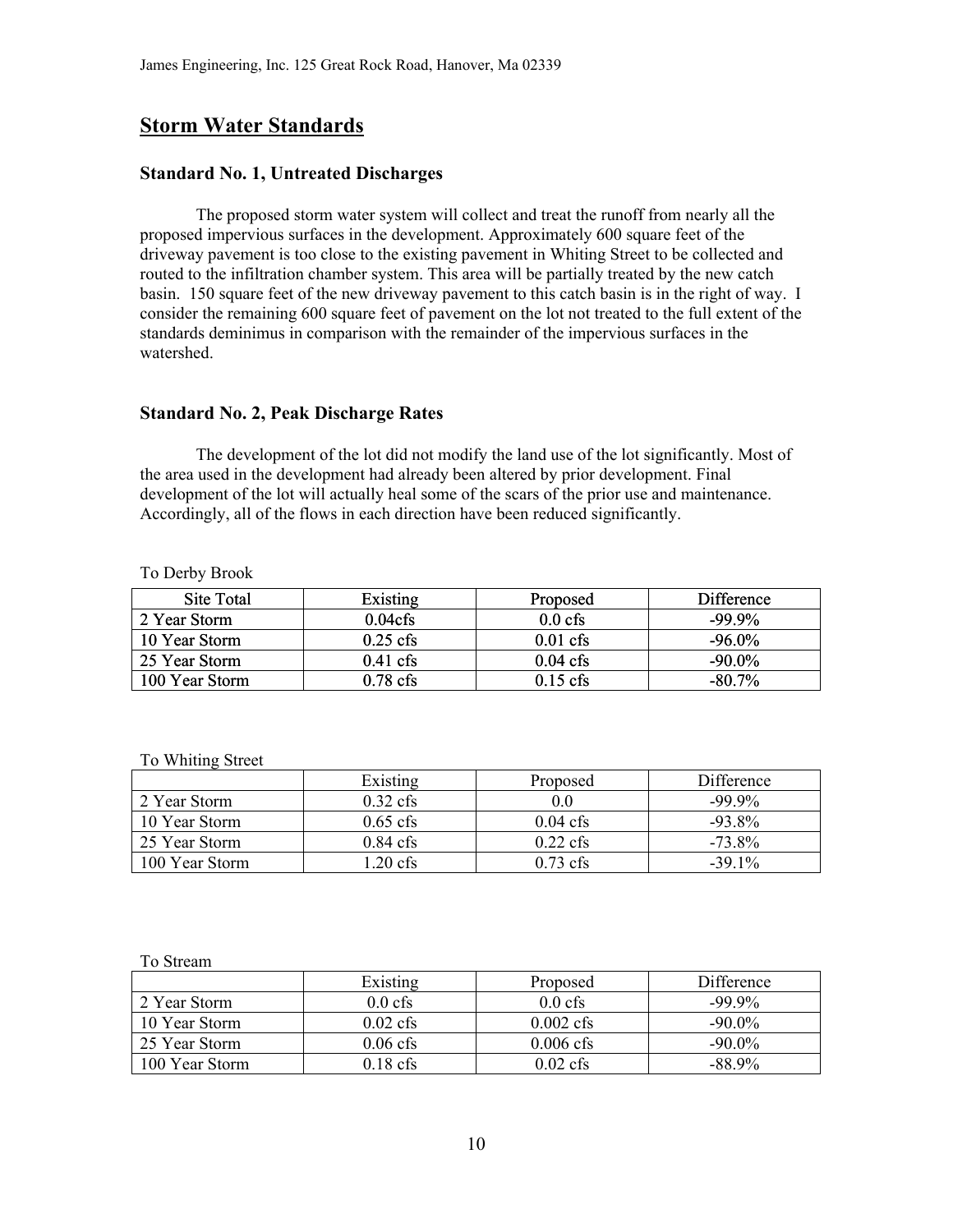# **Standard No. 3, Recharge**

The proposed infiltration chambers and the roof system for 302 whiting will provide all of the infiltration capacity required. This volume is:

| Static Storage Provided Chamber system |                 | 358 cu. ft.   |
|----------------------------------------|-----------------|---------------|
|                                        | Roof system     | 220 cu. ft.   |
| Required infiltration                  | 0.65"           |               |
| Impervious area                        | $5,406$ sq. ft. |               |
| Infiltration volume required           |                 | 292.8 cu. ft. |

# **Standard No. 4, Water Quality**

 There are only 2 treatment trains. The driveway system and the roof drywell for 302 Whiting. The pretreatment for the chamber system will be provided by the fabco filter.

Driveway

| Item<br>Jescription | Removal rate | Actual removal |          | $\mathbf{r}$<br>∂nta i<br>Removal |
|---------------------|--------------|----------------|----------|-----------------------------------|
| Chamber system      | 80%          | 80%            | $20\,\%$ | $80\%$                            |

Roof runoff

| Item<br>Description | Removal rate | removal<br>Actual | emaining! | Removal<br>otal. |
|---------------------|--------------|-------------------|-----------|------------------|
| Drywell             | 80%          | 80%               | 20%       | 80%              |

## **Standard No. 5, Land Use with Higher Potential Pollution Loads**

This standard is not applicable to a residential lot

# **Standard No. 6, Critical Areas**

This standard is not applicable to this site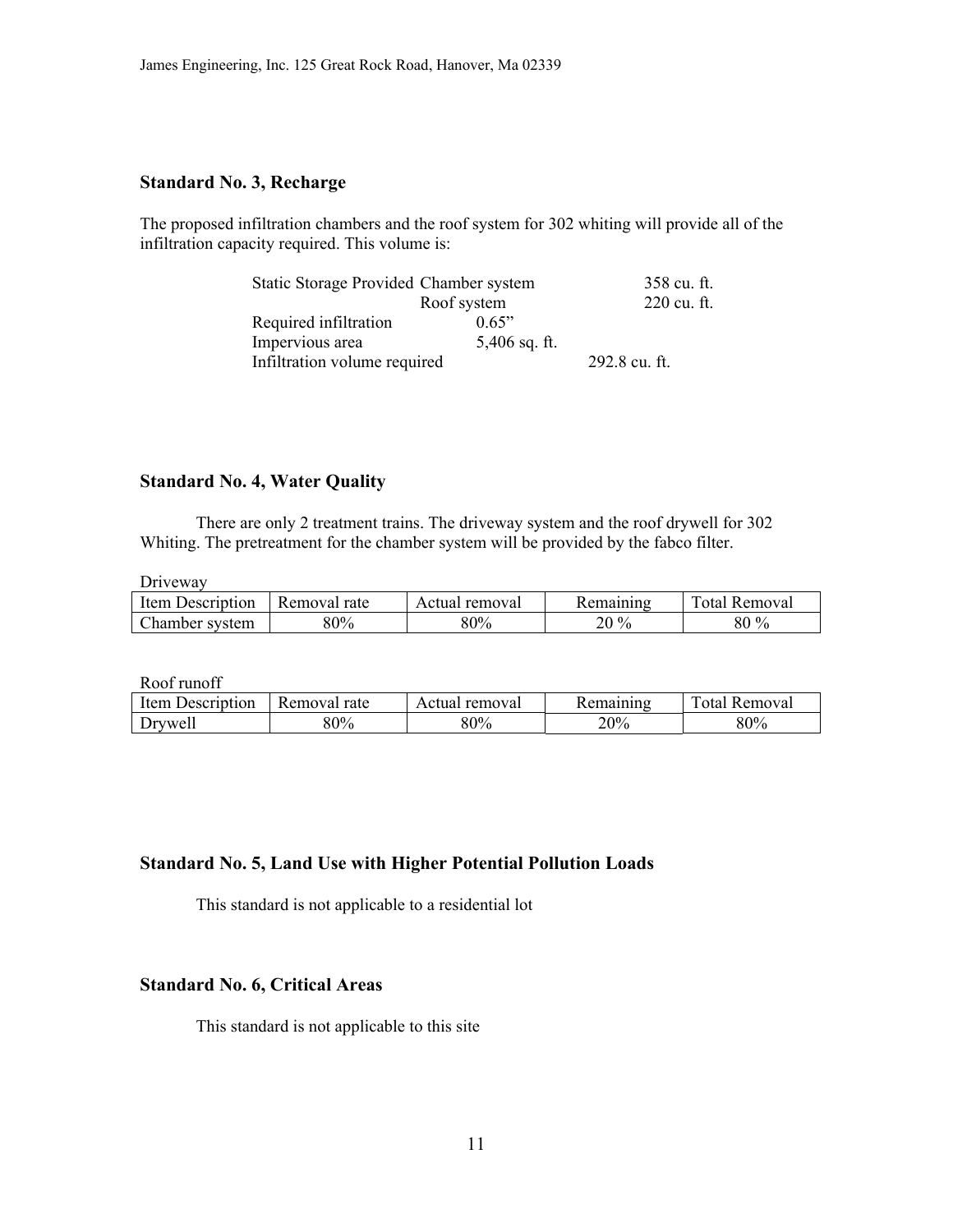# **Standard No. 7, Redevelopment**

This standard is partially applicable to this site; however, no credits have been taken

#### **Standard No. 8, Construction Period Pollution Control**

 The site does not qualify under the NPDES CGP. Accordingly, a Storm Water Pollution Prevention Plan is not required. 12" mulch logs will be placed along the lower edge of the development area to prevent sediment transport on to the abutting lot and the wetland resources. The existing gravel driveway will be used as primary access onto the site and will provide the track pad required. Once disturbed for installation of the utilities, a 50' long pad of 1-1/2" aggregate will be placed on the construction access.

### **Standard No. 9, Operation and Maintenance**

The  $O & M$  manual for the lot is attached hereto

## **Standard No. 10, Illicit Discharge statement**

 $\mathcal{L}_\text{max}$ 

I do hereby certify that there are no illicit discharges proposed on site.

Gary D. James, P.E.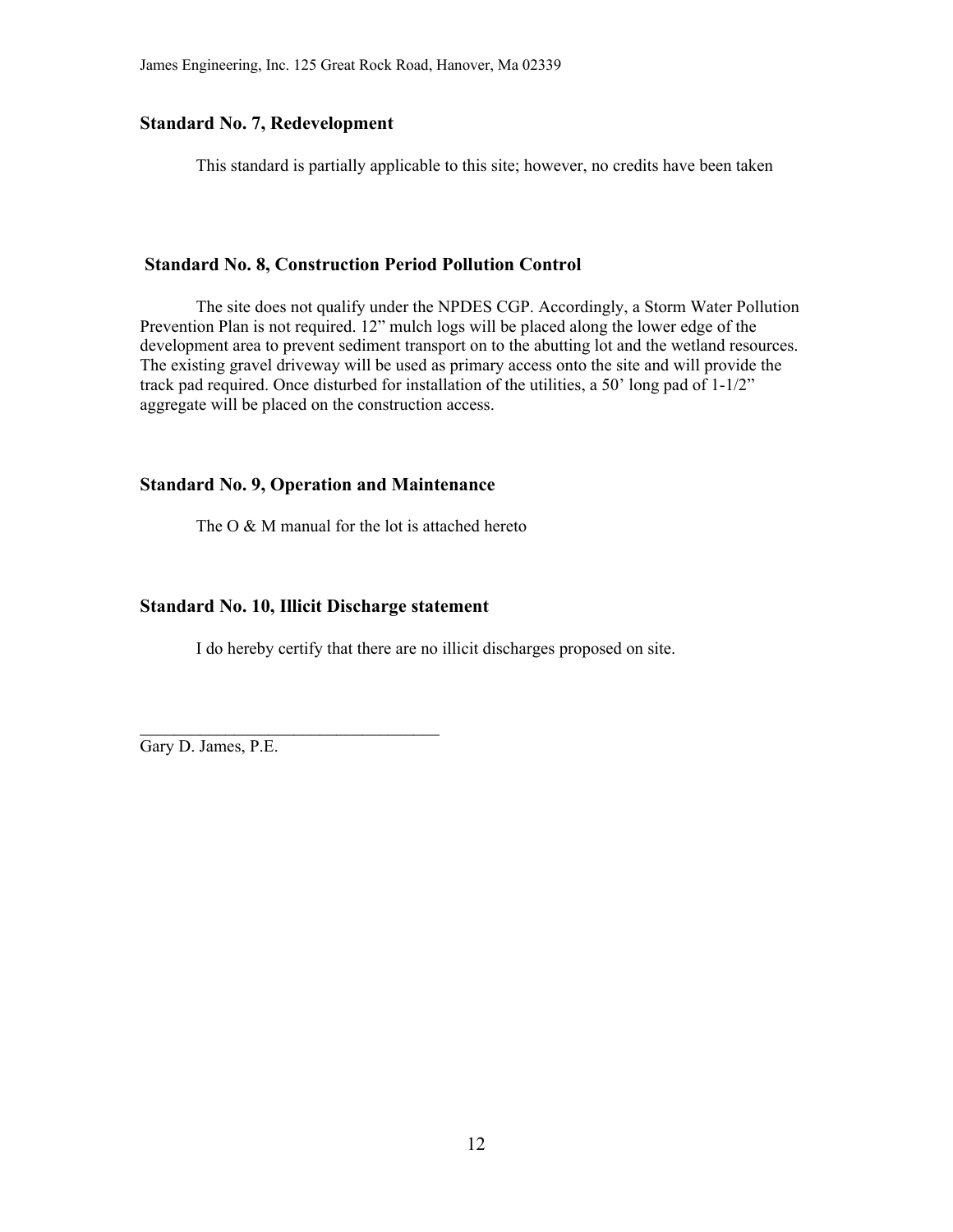# Existing Conditions Hydro-Cad Printout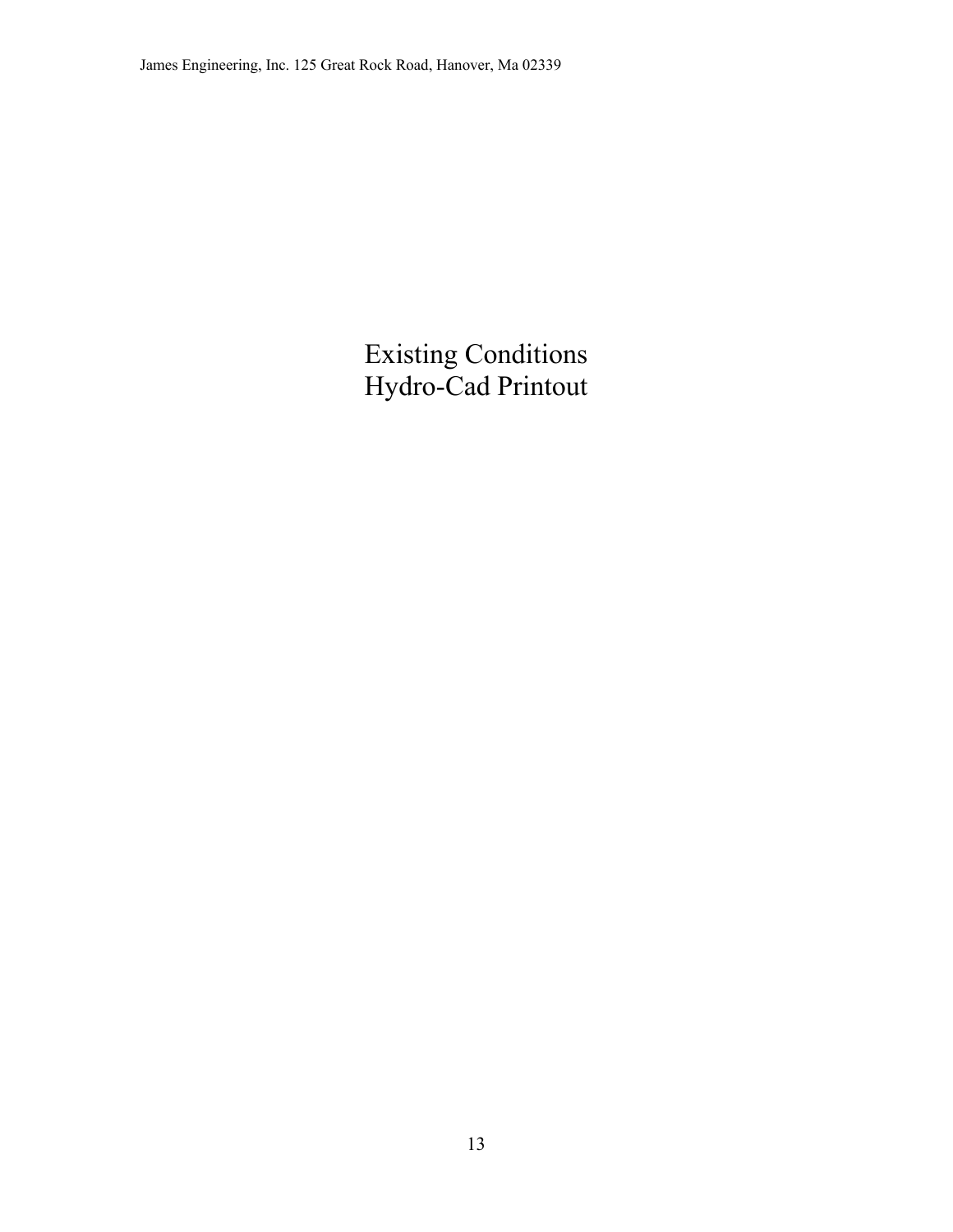Proposed Conditions Hydro-CAD printout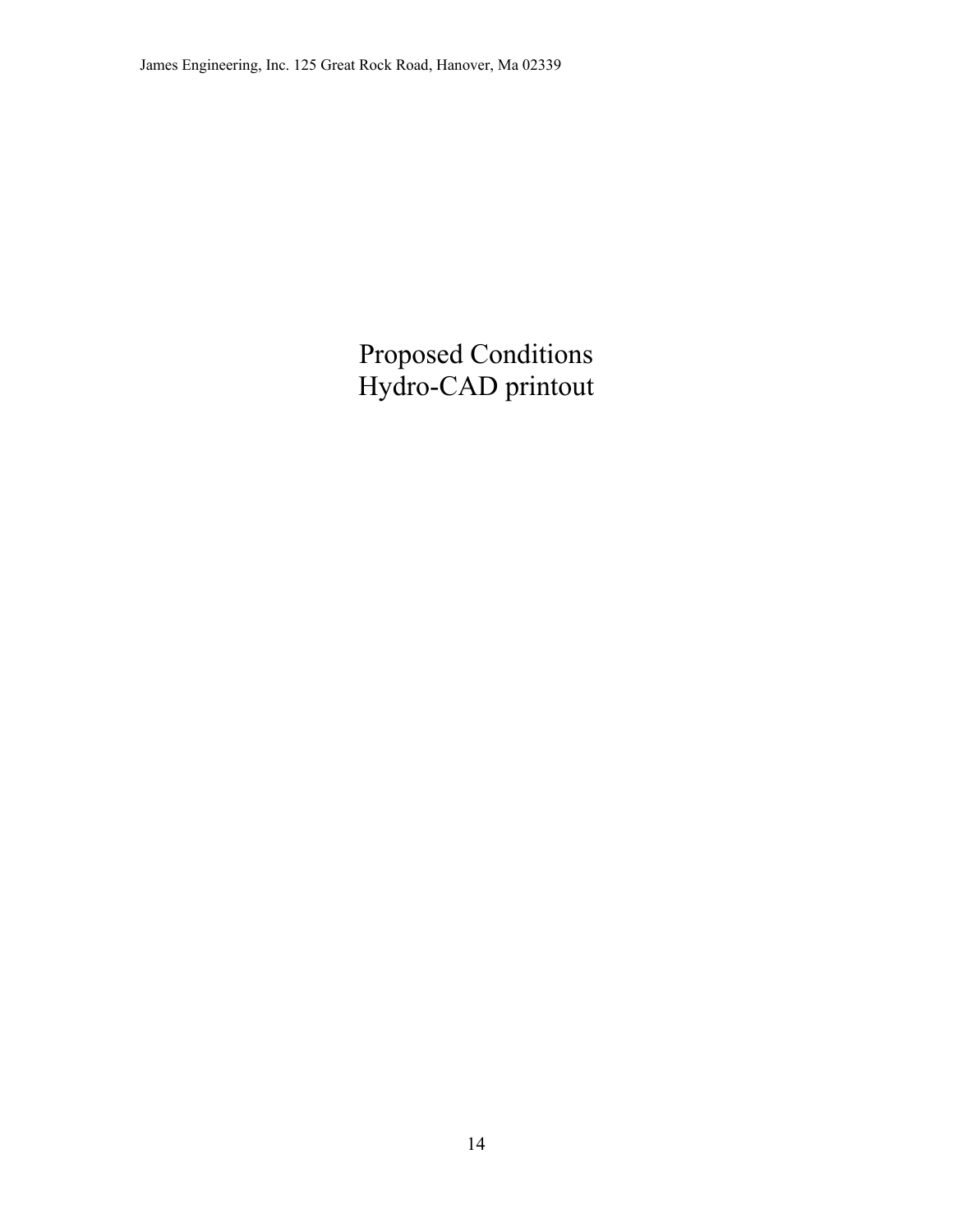# Watershed Plans